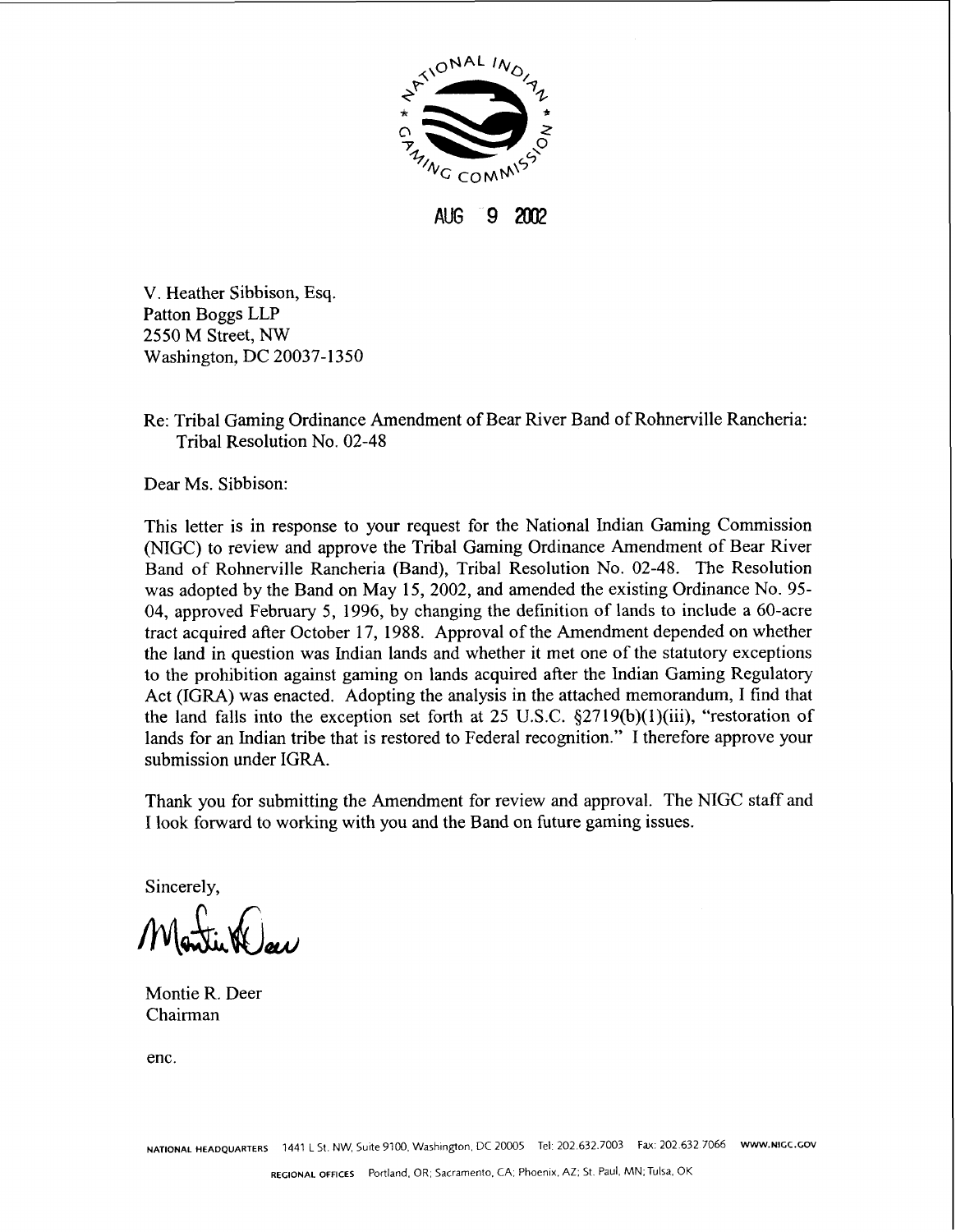## BEAR RIVER BAND of ROHNERVILLE RANCHERIA

**32 BEAR RIVER DR. LOLETA. CA 96661 707.733.1900, fax 733.1972** 



**s** 

MAY 1 1 2000

**Resolution No: 02-48**  Date Approved: May 15, 2002

## **A RESOLUTION BY THE BEAR RIVER BAND OF ROHNERVILLE RANCHERIA TRIBAL COUNCIL AMENDING ARTICLE Ill OF THE TRIBAL ORDINANCE AUTHORIZING AND REGULATING GAMING ON TRIBAL LANDS (ORDINANCE NO. 95-04) TO CLARIFY DEFINITION OF LANDS GOVERNED BY THE ORDINANCE.**

- **WHEREAS,** the Bear River Band of Rohnerville Rancheria is a federally recognized Indian Tribe authorized to exercise full governmental responsibilities; and,
- **WHEREAS,** the Bear River Band of Rohnerville Rancheria is eligible for all rights and privileges afforded to Federally recognized Indian Tribes; and,
- **WHEREAS,** the Bear River Band of Rohnerville Rancheria Tribal Council will follow guidelines as stated in Ordinance No. 95-04 "Ordinance Authorizing And Regulating Gaming On Tribal Lands (heinafter "Tribal Gaming Ordinance No. 95-04"); and,
- **WHEREAS,** the Bear River Band of Rohnerville Rancheria Tribal Council wishes to clarify which lands are subject to the requirements of Tribal Gaming Ordinance No. 95-04; and,
- **WHEREAS,** the Tribal Council of the Bear River Band of Rohnerville Rancheria desires to amend Article Ill of the Tribal Gaming Ordinance No. 95-04 to insure that trust lands which lie outside the boundaries of the Tribal Lands are included within the purview of the Tribal Gaming Ordinance No. 95-04.
- **NOW THEREFORE BE IT RESOLVED,** that the Tribal Council of the Bear River Band of Rohnerville Rancheria amends Tribal Gaming Ordinance No. 95-04, Article III, part m as follows:
	- **1.** The entire text of Article Ill, part m is stricken.
	- **2.** Article Ill, parts n through p are re-lettered accordingly so that respectively they become part m through o.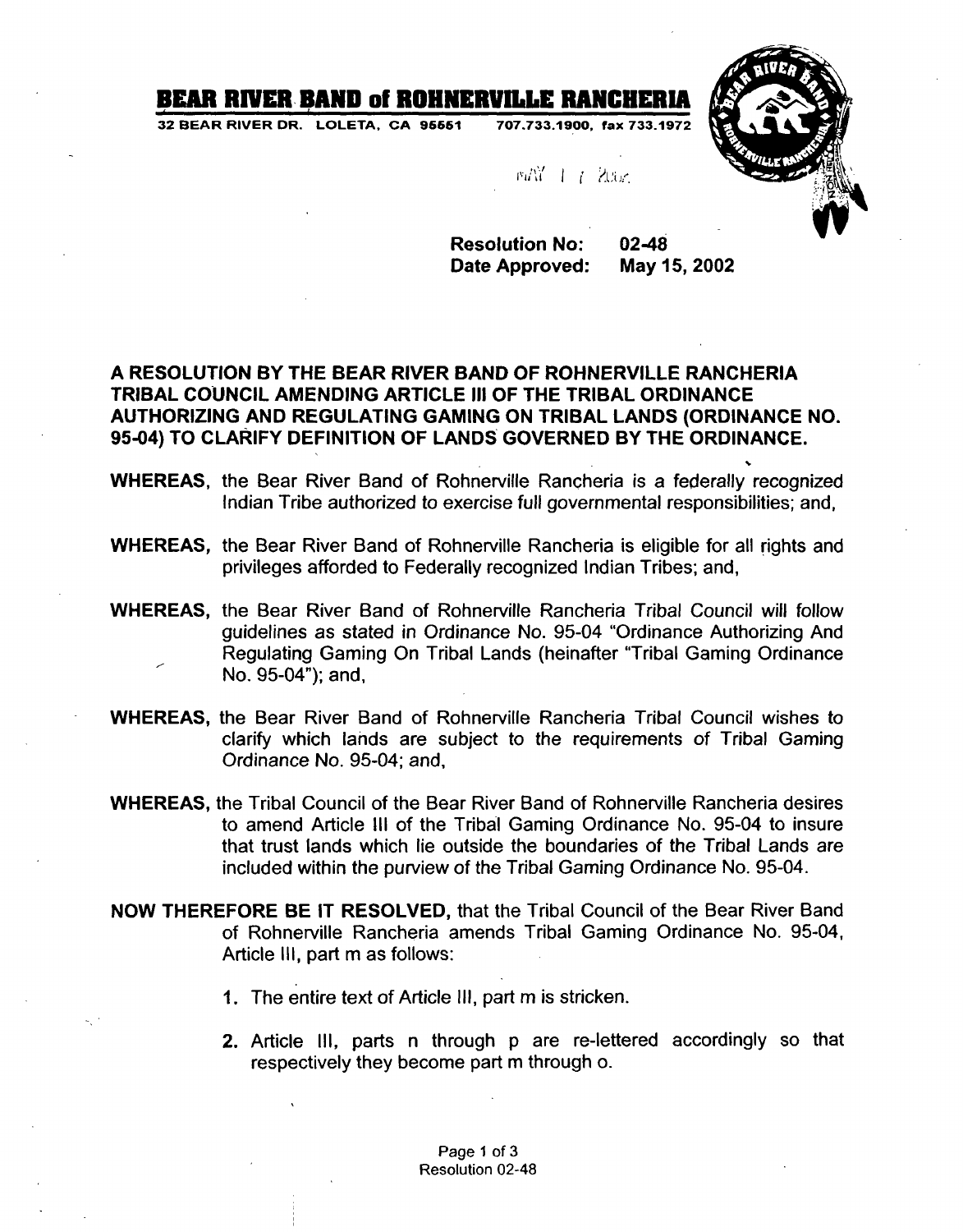- 3. A new part p is added, the text of which reads: "p. Tribal lands" shall mean:
	- **a.** Lands within the limits of the Tribe's exterior boundaries; and,
	- **b.** Lands title to which is either held in trust by the United States for the benefit of the Tribe or individual member of the Tribe or held by the Tribe or individual member of the Tribe subject to restriction by the United States against alienation and over which the Tribe exercises governmental powers; and,
	- **c.** The land taken into trust located in Humboldt County in northern California, in Section 20, T. 3 N., R. 1 W., Humboldt Meridian, more particularly described as: Parcel One: Beginning at the center of Section 20 in Township 3 North of Range 1 West of Humboldt Meridian, and; running thence East 1,320 feet; thence North 363.00 feet; thence West 379.5 feet; thence South 204.6 feet to the Southeast corner of the Parcel of land conveyed by Alvin N. Barber to James F. Worthington by Deed of December 29, 1887, recorded in Book 24 of Deeds, Page 689 in Recorder's Office of Humboldt County; thence West 1,141.8 feet, more or less, to the Southeasterly line of the County Road; thence Southwesterly along said line of the County Road 206.58 feet to the South line of the Northeast quarter of Section 20; and thence East about 330.0 feet to the place of beginning. Parcel Two: The Northwest quarter of the Southeast quarter of Section 20, and all that portion of the Northeast quarter of the Southwest quarter of Section 20 lying Easterly of the County Road in Township 3 North of Range 1 West of Humboldt Meridian.
		- **1)** EXCEPTING therefrom a Parcel of land containing 1 acre and another Parcel containing I1 acres conveyed by John Wright to William Seudner by Deed of January 22, 1869, recorded in Recorder's Office of Humboldt County in Book G of Deeds, page 215;
		- 2) AND ALSO EXCEPTING therefrom a Parcel of land containing about 2 acre conveyed by Alvin N. Barber to John S. Wilkes by Deed of September 16, 1890 recorded in said Recorder's Office in Book 35 of Deeds, Page 560;
		- 3) AND ALSO EXCEPTING therefrom a Parcel of land containing about 1/10 of an acre conveyed by Alvin N.